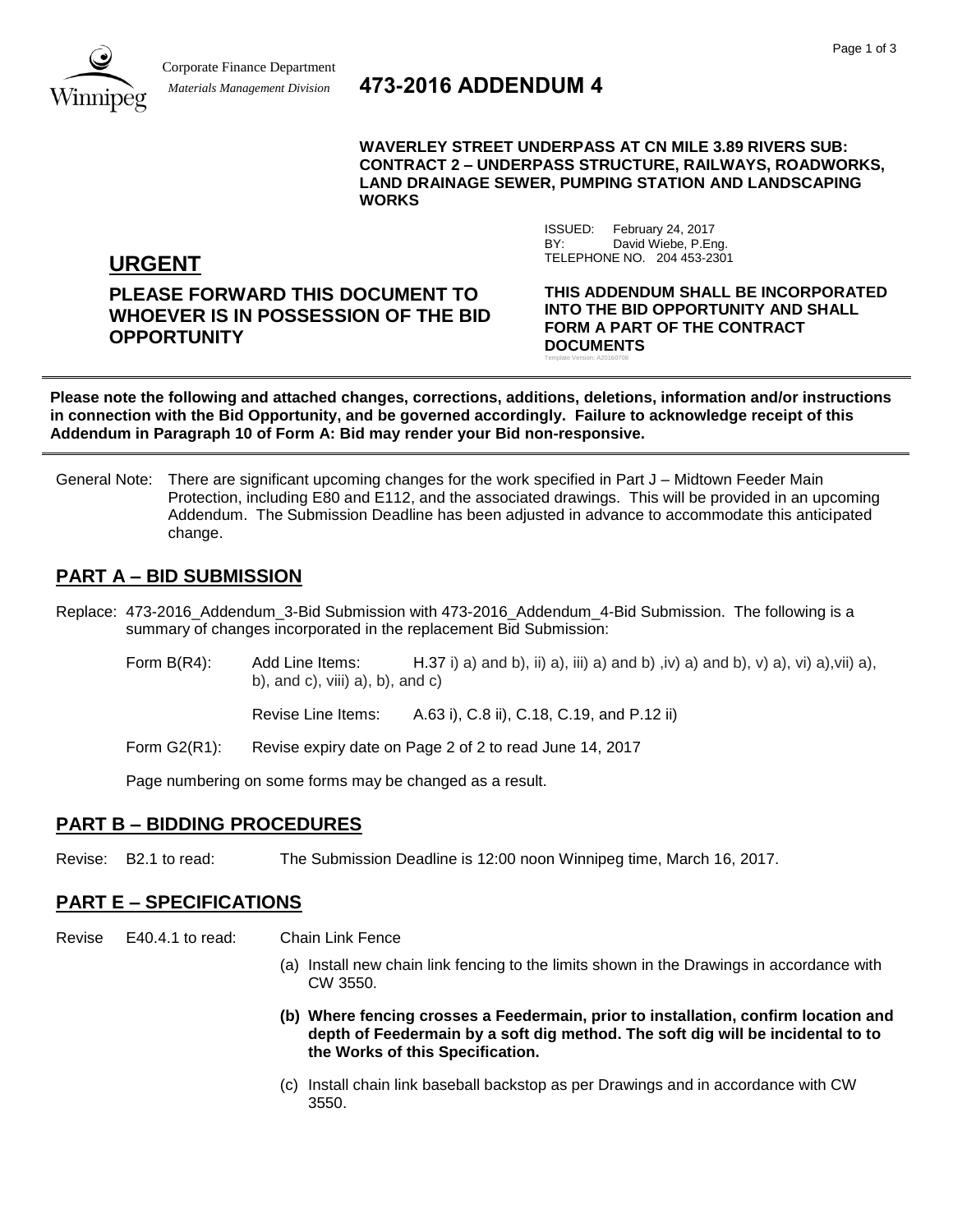Bid Opportunity No. 473-2016 Addendum 4 Page 2 of 3

Revise E47.2.2(a) to read: The Fescue Over-seed mix shall be a blend of fifty **thirty-three percent** (50**33%**) of Creeping Red fescue or Audubon or Aberdeen Red fescue, and fifty **thirty-four percent** (50**34%**) Fults or Nuttals Alkaligrass (Puccinellia-**distans**spp.) **and thirty-three percent (33%) of Saltgrass (Distichlis spicata).**

Revise E47.4.2(b) to read: Over-seed at a rate of 0.751.20 kg/100 m<sup>2</sup> (75120kg/hectare)

#### **DRAWINGS**

Replace: 473-2016\_Drawing\_C2-BB-201-R0 with 473-2016\_Addendum\_4-Drawing\_C2-BB-201-R1 473-2016\_Drawing\_C2-BM-004-R0 with 473-2016\_Addendum\_4-Drawing\_C2-BM-004-R1 473-2016\_Drawing\_C2-BP-002-R0 with 473-2016\_Addendum\_4-Drawing\_C2-BP-002-R1 473-2016\_Drawing\_C2-BS-001-R0 with 473-2016\_Addendum\_4-Drawing\_C2-BS-001-R1 473-2016\_Drawing\_C2-BS-003-R0 with 473-2016\_Addendum\_4-Drawing\_C2-BS-003-R1 473-2016\_Drawing\_C2-BS-004-R0 with 473-2016\_Addendum\_4-Drawing\_C2-BS-004-R1 473-2016\_Addendum\_2-Drawing-C2-BS-005-R0 with 473-2016\_Addendum\_4-Drawing\_C2-BS-005-R2 473-2016\_Drawing\_C2-BS-101-R0 with 473-2016\_Addendum\_4-Drawing\_C2-BS-101-R1 473-2016\_Addendum\_2-Drawing\_C2-BS-102-R1 with 473-2016\_Addendum\_4-Drawing\_C2-BS-102-R2 473-2016\_Drawing\_C2-BS-103-R0 with 473-2016\_Addendum\_4-Drawing\_C2-BS-103-R1 473-2016\_Drawing\_C2-BS-201-R0 with 473-2016\_Addendum\_4-Drawing\_C2-BS-201-R1 473-2016\_Drawing\_C2-BS-301-R0 with 473-2016\_Addendum\_4-Drawing\_C2-BS-301-R1 473-2016\_Drawing\_C2-BS-302-R0 with 473-2016\_Addendum\_4-Drawing\_C2-BS-302-R1 473-2016\_Drawing\_C2-BS-401-R0 with 473-2016\_Addendum\_4-Drawing\_C2-BS-401-R1 473-2016\_Drawing\_C2-BS-402-R0 with 473-2016\_Addendum\_4-Drawing\_C2-BS-402-R1 473-2016\_Drawing\_C2-CS-027-R0 with 473-2016\_Addendum\_4-Drawing\_C2-CS-027-R1 473-2016\_Drawing\_C2-CS-028-R0 with 473-2016\_Addendum\_4-Drawing\_C2-CS-028-R1 473-2016\_Drawing\_C2-CS-029-R0 with 473-2016\_Addendum\_4-Drawing\_C2-CS-029-R1 473-2016\_Drawing\_C2-CS-030-R0 with 473-2016\_Addendum\_4-Drawing\_C2-CS-030-R1 473-2016\_Drawing\_C2-CS-031-R0 with 473-2016\_Addendum\_4-Drawing\_C2-CS-031-R1 473-2016\_Drawing\_C2-CS-032-R0 with 473-2016\_Addendum\_4-Drawing\_C2-CS-032-R1 473-2016\_Addendum\_1-Drawing\_C2-CS-039-R0 with 473-2016\_Addendum\_4-Drawing\_C2-CS-039-R2 473-2016\_Addendum\_1-Drawing\_C2-CS-040-R1 with 473-2016\_Addendum\_4-Drawing\_C2-CS-040-R2 473-2016\_Addendum\_1-Drawing\_C2-CS-067-R1 with 473-2016\_Addendum\_4-Drawing\_C2-CS-067-R2 473-2016\_Drawing\_C2-LS-004-R0 with 473-2016\_Addendum\_4-Drawing\_C2-LS-004-R1 473-2016\_Drawing\_C2-LS-014-R0 with 473-2016\_Addendum\_4-Drawing\_C2-LS-014-R1 473-2016\_Drawing\_C2-CU-018-R0 with 473-2016\_Addendum\_4-Drawing\_C2-CU-018-R1